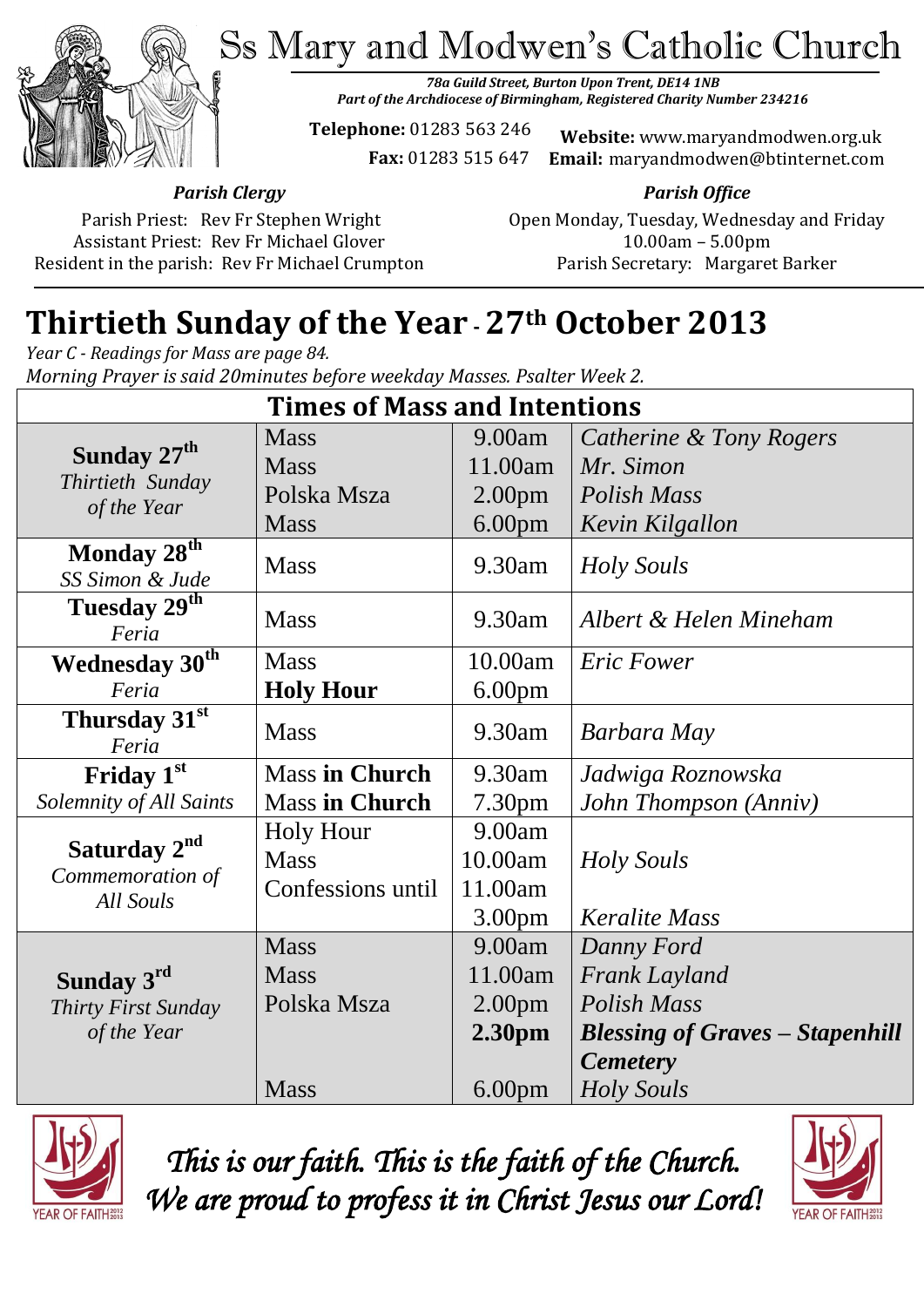#### **Please pray for all the sick and housebound of the Parish:**

Kathleen Benson, David Hughes, Eileen Lee, Pat Bolton, Mary Burnside, David Hastilow, Maureen & Sidney Parker, Irene Hill, Olive Wilson, Eve Goode, Sarah Pursglove, Marjorie Staley, Marie Gibson, Martin Halligan, Martin Goddard, Merlin Joseph, Mary Hyde, Baby Katie, Betty Gould, Michael Wright, Tony Kerr-Delworth, Fr Bernard Shaughnessy, Mary Conway, Baby Tomasz Weedon, Kay Elizabeth Webster, Kirsty Freeman, Peter Hunt, Jonjo Finnegan, Michael Cobley, Russ Simpson, Brian Baldock, Joe & Marg Emery, Baby Niamh Rodriguez, Sylvia Breen, John Wain, Fr Rob Taylerson, Bob Holland, David Priest, Baby James Kersey, Baby Elsie Mae Freeman, Jean Jackson, Sr Mary Lobo, Anne Cope, Alastair Furness.

### **Lord Grant Eternal Rest to those who have died recently:**

Larry Donegan. Jadwiga Roznowska.

**Offertory Collection:** £414.26 (non Gift Aid); £442.81 (Gift Aid) Standing orders £460 (Gift Aid) thank you for your generosity. APF World Missions – £282.69 Building & Development Fund – £ 55.74 Building & Development Fund running total: £25,015.15

This Weekend – Second Collection – Building & Development Fund Next Weekend – Retiring Collection – Johnson Association  $10^{th}$  November – Retiring Collection – SVP

# **For Next Sunday: -**

M Toynbee, P Molloy, S Radford **EUCHARISTIC MINISTERS** Sunday – Tomas Zuna

M Noble, Jerome Emery, J Ward Monday – All Deceased Clergy D Kiely, L Stuart Tuesday – All Priests A Dyche, J Mitcheson, C Bailey Wednesday – All Seminarians

### **CASHIERS**

Collette & Sheila

# **CHURCH CLEANING**

Jane M, Graham, & Maureen **FLOWERS**  Barbara & Lee

#### **Please Pray for the Priests READERS and Seminarians of the Diocese:**

**TEA & COFFEE** Thursday – Vocations to the Priesthood Bruna & Kath Friday – Vocations to the Priesthood Betty & Caroline Saturday – Vocations to the Priesthood Sue & Su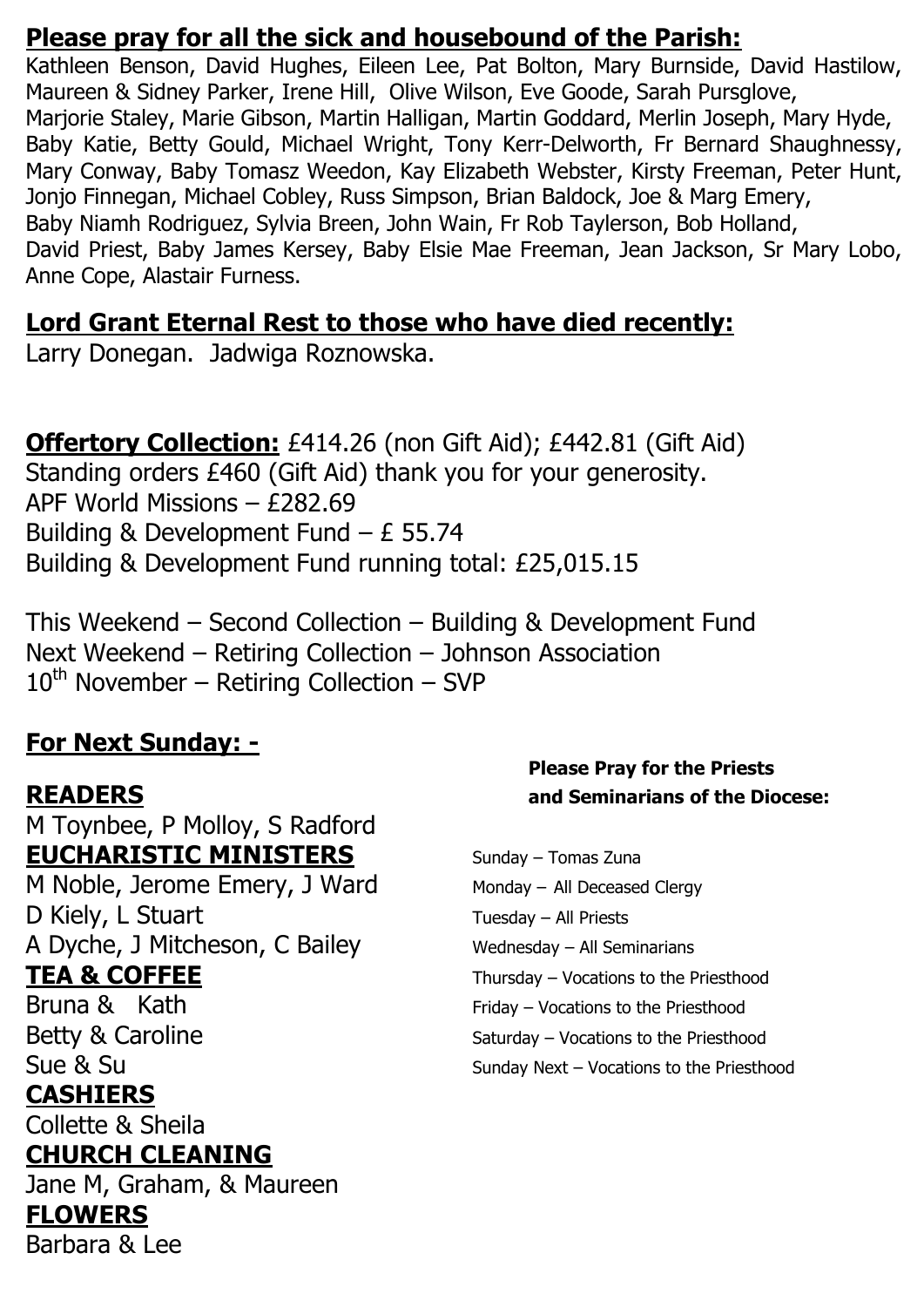**SOLEMNITY OF ALL SAINTS:** Friday is the Solemnity of All Saints and is a Holy Day of Obligation. Masses are at 9.30am and 7.30pm. We will be grateful to any musicians who are willing to play at either of these Masses. **COMMEMORATION OF ALL SOULS:** Saturday is the Commemoration of All Souls. Mass is at 10.00am. It is a day of particular prayer for those who have died. This day sets the love for the whole of the month of November as a month in which we commend those who have died to the love and mercy of God.

**HOLY SOULS LISTS:** In the month of November we will have the traditional Holy Souls Box and intentions at Mass. Please write down a list of the people who have died who you wish to be remembered at prayers & Mass during the month of November. Please put the list in one of the envelopes at the back of Church together with an offering, if you are so minded, and post through the presbytery door. The lists will be placed in the Holy Souls Box on the Sacred Heart Altar during November.

**BLESSING OF GRAVES – 3 rd November at 2.30pm.** We will join with the parishioners of Holy Rosary for the traditional Blessing of Graves at Stapenhill Cemetery. The service will begin at 2.30pm in the cemetery chapel.

**BLESSING OF BURIAL OF ASHES PLOTS AT BRETBY CREMATORIUM**

Will begin at 2.30pm on Sunday 10<sup>th</sup> November. Please meet outside the Chapel area.

# **THANK YOU:**

Very many thanks to all for your generosity which I am sure will enable many children to work trough their trauma and have a more carefree, happy childhood. Please keep me in your prayers while I am in Myanmar. Sr Mary

**PARISH LOTTERY:** Last week 101 numbers played. Winning Number - 147, L Stuart - £50.50. Congratulations. Your cheque can be collected this weekend.

**200 CLUB:** Prizes for October 2013 are:  $1<sup>st</sup> - 178$  – Mrs K Atkinson, 2<sup>nd</sup> – 95 – Mrs S McLoughlin, 3rd – 180 – Miss E Summerhayes. October Prizes can be collected and subscriptions for 2013 can paid after the 9.00am & 11.00 am Masses on Sunday 3<sup>rd</sup> November, or place subscriptions in an envelope marked with your NAME & NUMBER & hand in at the presbytery.

**NEW E-MAIL ADDRESS:** We have had to change our e-mail address due to technical difficulties with our provider. The new address is [maryandmodwen@btinternet.com](mailto:maryandmodwen@btinternet.com) The old aol e-mail is still live and we will check e-mails on that account for some weeks to come, however we have had difficulties accessing it.